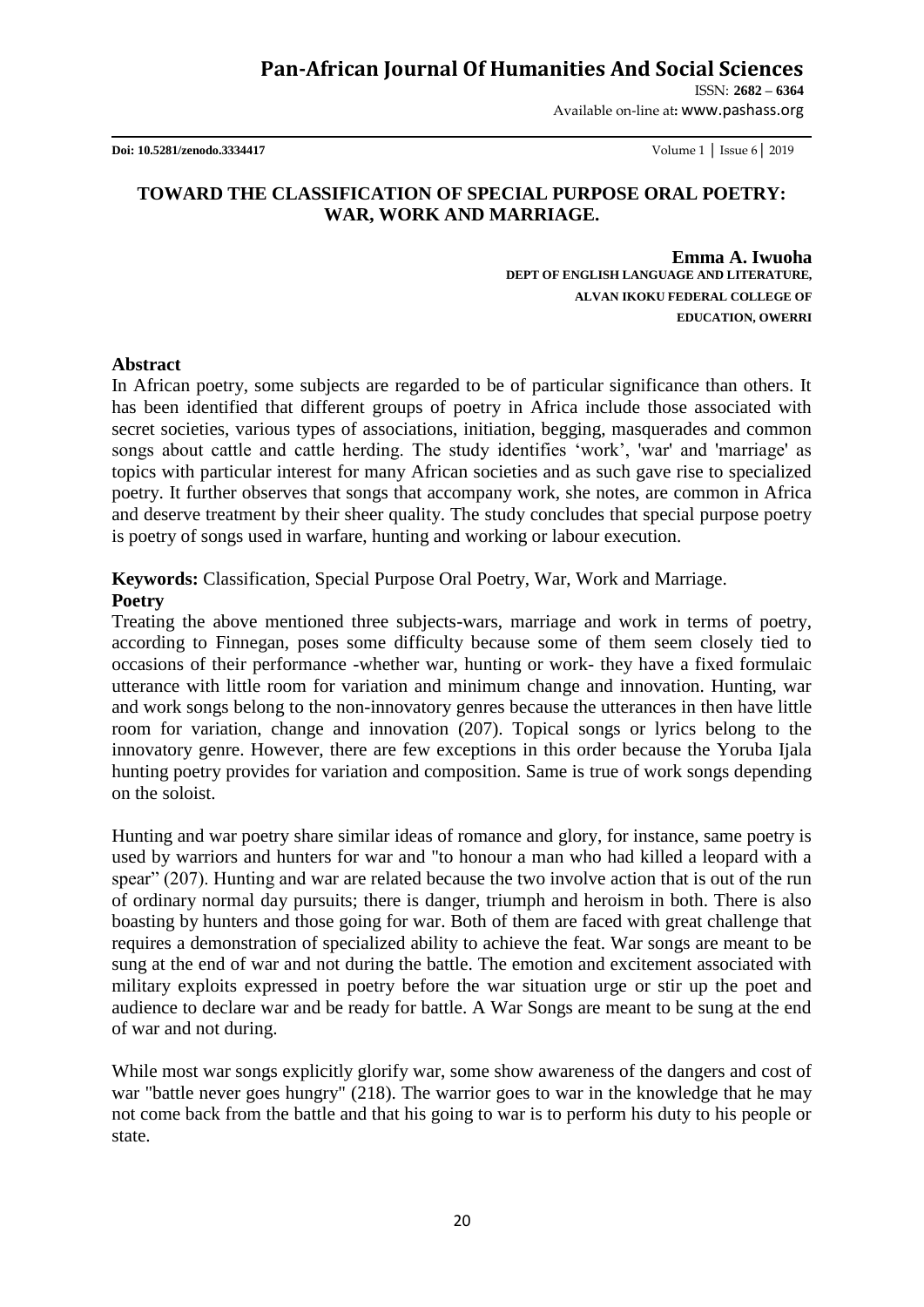ISSN: **2682 – 6364** Available on-line at**:** www.pashass.org

Hunting shares many characteristics of military or war poetry with its association with "ideas of danger, pride and glory", and its preoccupation not only with action but with "contemplation of action in prospect or retrospect". With the heroism and hazards associated with it, hunting remains a frequent topic in people's songs particularly the Bushmen. A successful kill is a common occasion that calls for hunting songs to be sung, for instance, and outstanding kill of an elephant by an Akan hunter makes him climb the elephant and burst into songs. Hunting songs are frequently performed in public and festive occasions among the Akan people. An Ethiopian hunter is received with hunting songs on killing an elephant. Same is true of Limba hunter of Northern Sierra Leone who kills a bush cow. Special celebration for such is fixed on a special date other than the day of the hunt.

Praise and celebration accompany killing of game considered outstanding or dangerous e.g elephant, lion, leopard or buffalo. The hunter's risk and achievement are magnified using the terms used to refer to the beast e.g. Elephant praise named "He who remains mountainous". The hunter boastfully sings of his exploit and retells his heroism in poetry designed for the audience and not for the exigencies of his hunt.

Such common songs of triumph and recollection in Africa are recognized as separate forms. They are particularly specialized in some societies as hunters undergo special training that involves magical artistic and practical skills. Such form associations with rules, hierarchy and initiation. The Akan professional association of hunters uses hunting songs to assert their pride and their dominance even over political. (223).

Hunting songs are sung at the funeral of skilled hunters and hunting associations have special festivals during which they admit hunters to higher ranks. Hunting poems have in some cases become specialized independent branch of poetry not related to hunting. The Yoruba Ijala chants associated with hunting performs specifically at specialist hunters gathering. Ijala artists perform elsewhere to entertain in social occasions on invitation outside hunters' forum or ceremonies related to hunting.

The Ambo hunter of Zambia is traditionally welcome when he kills an elephant. A hunter who kills not less than four animals is honoured 'with a special hunting feast to which his friends are invited and men sing on the hunt. Traditional hunting songs are sung on the occasion- (no composition of new songs).

In African traditional society, rhythmic work songs are common work songs which belong to special purpose poetry because they are connected with specific occasions and actions not found in war and hunting chants. Work songs are used in works that have routine tasks and are rhythmic in the process of their execution. Such routine task jobs which Finnegan regards not as "glorious or romantic" include; paddling threshing or hauling (231). The work, she says unlike "hunting and military poetry" provides occasion than subject matter while the song depends on the rhythm of the work. All monotonous labour jobs call for use of work songs, e.g sawing, pounding, mowing, corn grinding, roadwork and mining. Work songs are sung by most manual workers in their hard labour. Work songs are marked from other songs because of their functional relationship to the activity which they accompany (special purpose poetry). Work songs encourage co-operative spirit in workers. Some work songs comment on the benefits of hard work and life in general.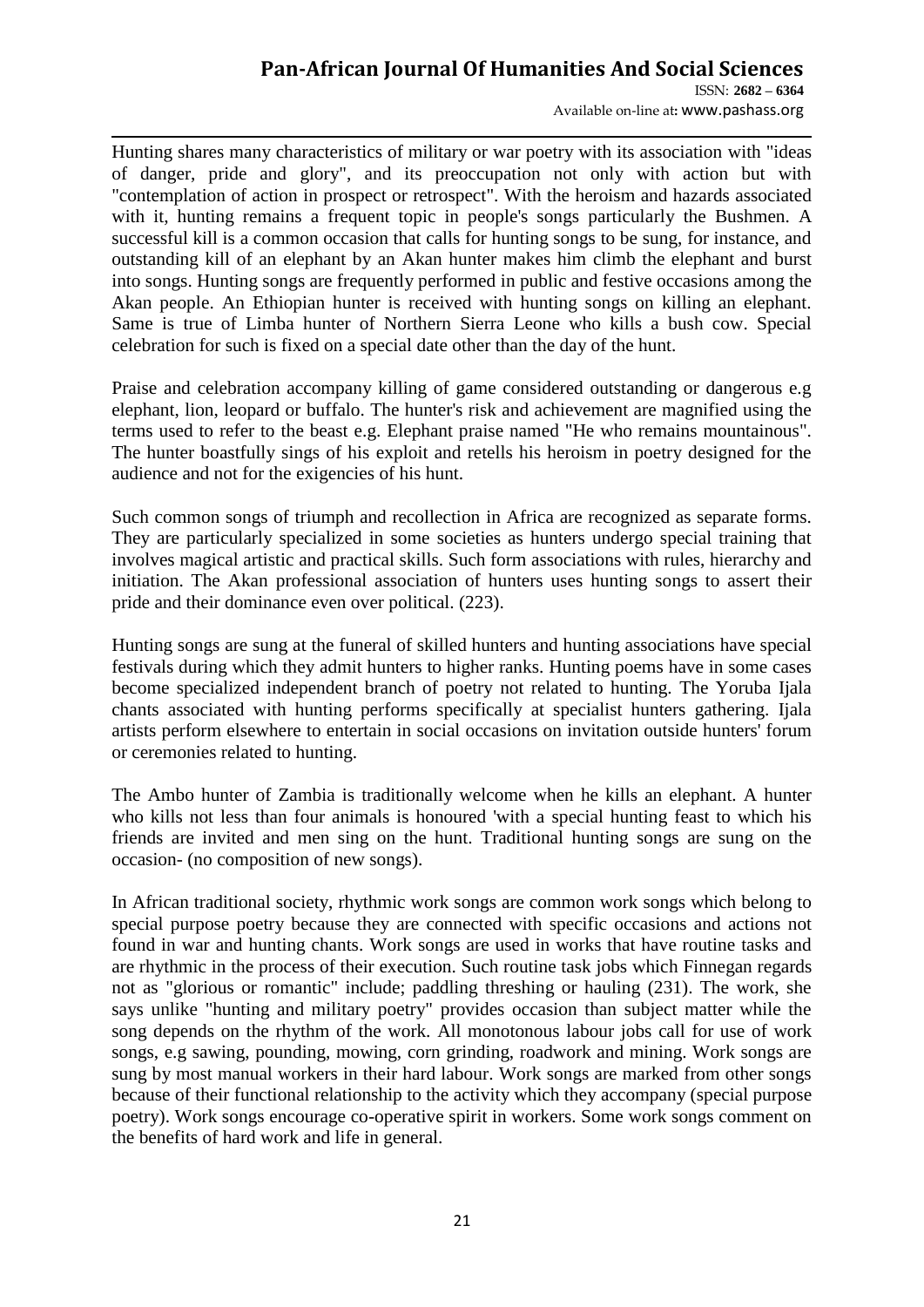Available on-line at**:** www.pashass.org

From their own perspective, Mapange and White in Nwizu classify work, war and hunting poems as "survival Poems" "Achievement and heroism". According to Chinwendu Nwizu, warriors are "praised and eulogized and highly expected at the instance of going for a war."

### **War Song**

The war song is one of the "special purpose poetry" for its "particular significance in African poetry". War songs are songs used by people or warriors going to engage in a war or battle with an enemy group. War songs are sung during warfare. Such songs are meant to imbue confidence in the singing fighters to confront their enemies with courage and hope to defeat them. War songs instill fears into the opponents who become afraid on seeing the singers of such songs in the mood to destroy. The songs are capable of making the singers' opponents have low spirit, fear and succumb to their enemies. War songs are usually short, repetitive and emphasize on the strength of the singers especially as a group. The song reinforces the strength of the singers by exaggerating their power to overcome their opponents. War songs motivate the under-aged youths to aspire to become soldiers and be fearless to defend their people in war situations.

Below are examples of war songs rendered in the native language (Igbo) of the Igbo people and with which the people engaged in war with their enemy communities of the pre-literate period.

# 1. **NZOGBU NZOBU**

| Enyi mba, enyi |
|----------------|
| Enyi mba, enyi |
| Enyi mba, enyi |
| Enyi mba, enyi |
| Enyi mba, enyi |
| Enyi mba, enyi |
| Enyi mba, enyi |
| Enyi mba, enyi |
| Enyi mba, enyi |
|                |

## **Translation**

| Trample Elephant of the town, elephant |                                |
|----------------------------------------|--------------------------------|
|                                        | Elephant of the town, elephant |
| Trample on the man                     | Elephant of the town, elephant |
| Trample on the women                   | Elephant of the town, elephant |
| Trample not on me                      | Elephant of the town, elephant |
|                                        | Elephant of the town, elephant |
| Trample on the big                     | Elephant of the town, elephant |
| Trample on the small                   | Elephant of the town, elephant |
| Trample not on me                      | Elephant of the town, elephant |
|                                        |                                |

The elephant is such s devastating animal which strength and power one must not underrate. The elephant's image is used in the above war song to symbolize the war team singing the song. The singing warriors want their enemy to see them as possessing the some qualities in terms of physical size, strength and courage as that of the much dreaded elephant, and see themselves (the opponents) as the grass trampled upon by the elephant. By implication the singers threaten to destroy any one from the side of their opponent that challenges them just as the elephant destroys the grass under its feet.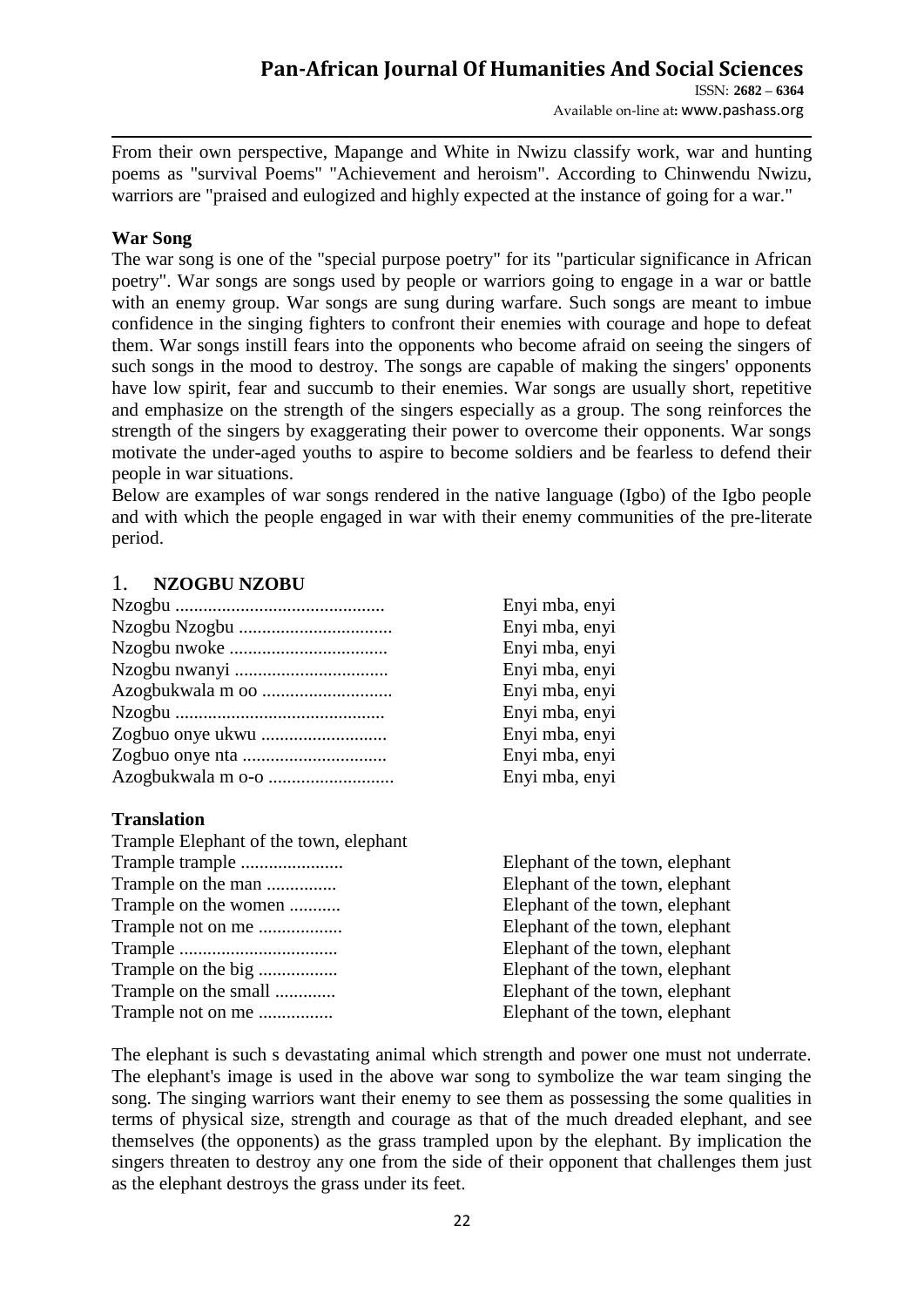Available on-line at**:** www.pashass.org

## 2. **ONYE AKPALA NWA AGU AKA N'ODU**

Onye akpala nwa agu aka n'odu Ma o di ndu, ma o nwuru anwu Onye akpala nwa agu aka n'odu

### **Translation**

Let no one touch the tail of the young lion Whether the lion is alive or dead Let no one touch the tail of the young lion

The strength of the Lion which image is used in the above war song cannot be underrated by any one that knows it in terms of fighting its enemy. The Lion tail is very valuable to it and as such remains a very sensitive part of the animal, that anyone who tempers with it faces the anger of the beast. The song which warns all never to attempt touching the tail of a young lion (cub) whether it is dead or alive metaphorically refers to the warriors' opposing enemies who have provoked the anger of the warriors by challenging them and as such must face their wrath. The song thus serves as a warming to anybody or group to keep distance from the singing warriors or face untold consequences from such warriors following their provocation

### **Work Song**

The work song is another "special purpose poetry" used in executing manual works. Work songs are songs which accompany work. They are used in carrying out manual jobs that are energy sapping. Works for which work songs are used have fixed work rhythm on which the songs for them develop. They are designed to encourage especially those working as a group. Work songs make the people at work to forget the pains of work because they are carried away by the rhythm and melody of the song which they enjoy as they perform the work. The songs lift the spirit of the workers and make them work tirelessly. The work rhythm gives the frame work on which the song is developed. In music accompanied works, Onuekwusi (2001) asserts that "music distracts the labourers and labour is no doubt achieved unconsciously less painfully and more pleasurably". He indicates the non presence of "any serious thematic content or subject" but emphasis on rhythm in the songs "as a tapestry on which improvisation in word and sentences and phrases can be made" (107). Okezie (2007:53-54) lists examples of works performed or done with work songs to include the following "routine monotonous jobs", sawing, pressing oil at the oil press, pounding palm fruits, grinding, paddling or canoeing, threshing grains, harvesting stocks of maize, millet, rice etc. Example of a work song (for oil press) sung by the Okigwe Igbo people of Imo State is as follows. 1. Okoro Igwe Nkwu

| 1. UKOIO Igwe inkwu |           |
|---------------------|-----------|
|                     | A-a-ha-ha |
|                     | A-a-ha-ha |
|                     | A-a-ha-ha |
|                     | A-a-ha-ha |
|                     | A-a-ha-ha |
|                     | A-a-ha-ha |
|                     |           |
|                     |           |

I buru okorobia  $\ldots$ 

nkwu ..................................

| A-a-ha-ha Okorobia biko suwa |           |  |
|------------------------------|-----------|--|
|                              | A-a-ha-ha |  |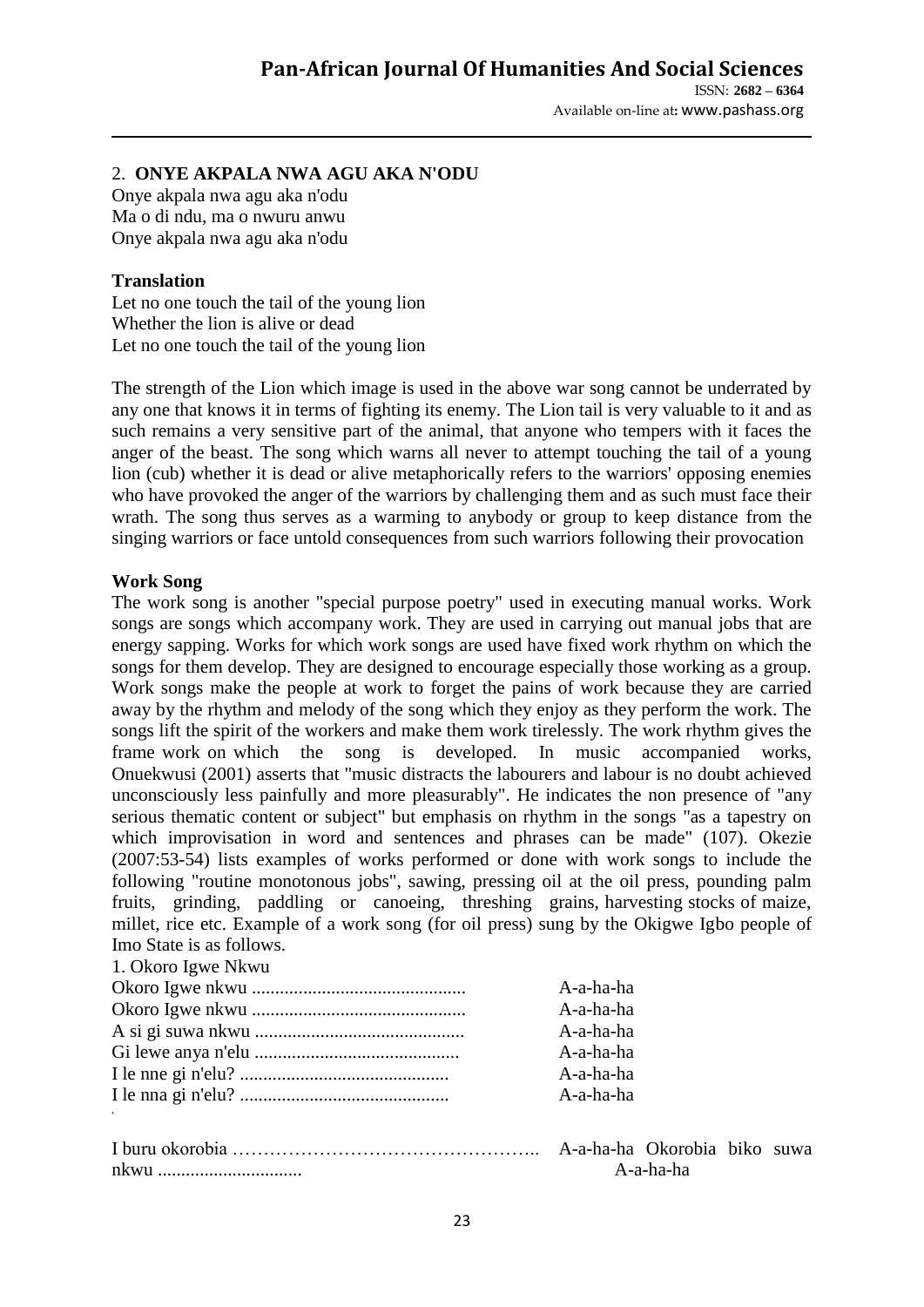A-a-ha-ha A-a-ha-ha A-a-ha-ha  $A$ -a-ha-ha A-a-ha-ha  $A-a-ha-ha$ A-a-ha-ha  $A-a-ha-ha$  $A$ -a-ha-ha A-a-ha-ha  $A$ -a-ha-ha  $A-a-ha-ha$ 

ISSN: **2682 – 6364** Available on-line at**:** www.pashass.org

### **Translation**

Young man of the palm press Young man of the palm press Please pound the palm nut You begin to look upwards Are you looking upwards for your mother? Are you looking upwards for your father? If you are a young boy Young girl please pound the palm nut If you are a mother You are told to pound the palm nut Lazy young boy Please pound the palm nut It is the dirty hand Dirty hand feeds well Stop being lazy It will not help you But if you pound the palm nut You will feed well.

The above work song is used while pounding palm fruits in the manual Oil Press, where more than one person with a long wooden pestle pound cooked palm fruits in a big drum that is buried in the ground. The people stand in a circular form round the drum and pound the cooked palm nuts while singing the above work song. The leader of the pound group makes the main statements or sentences, improvising names of various categories of people which he chooses to mention, and enjoins them to join in the palm fruit pounding work in the Oil Press. The work song above condemns the attitude of the lazy people whom it advises to work because it is only by so doing that one feeds well.

# 2. **ONYE GBUWE ACHARA**

| Onye gbuwe achara onye gbuwe  |            | Onye akpola ibe ya |  |
|-------------------------------|------------|--------------------|--|
|                               | Onye ikolu |                    |  |
| Onye gbuwe achara, oney gbuwe |            | Onye akpola ibe ya |  |
|                               | Onye ikolu |                    |  |
|                               |            | Onye akpola ibe ya |  |
|                               | Onye ikolu |                    |  |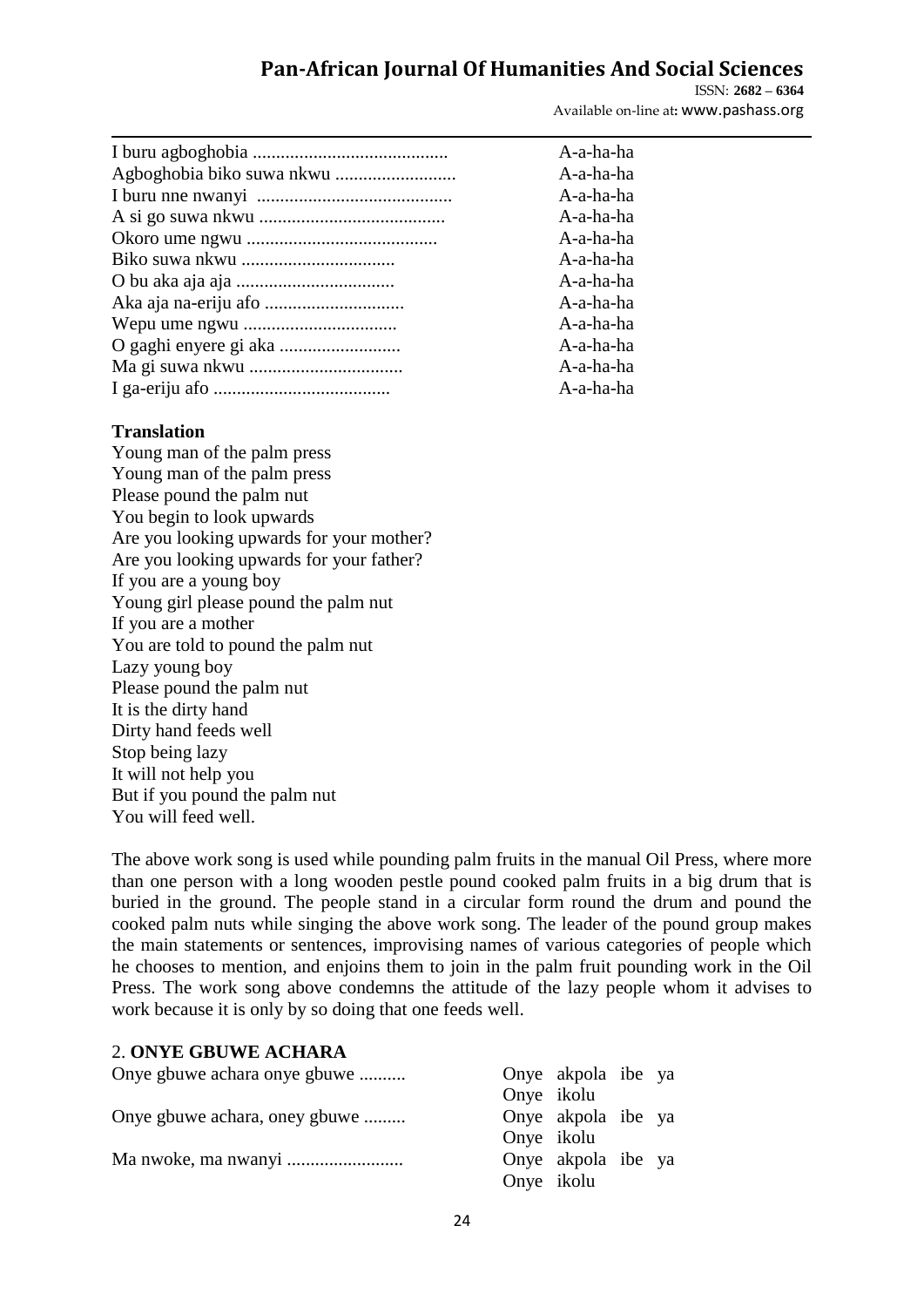ISSN: **2682 – 6364** Available on-line at**:** www.pashass.org

| Onye gbuwe achara onye gbuwe |            | Onye akpola ibe ya |  |
|------------------------------|------------|--------------------|--|
|                              | Onye ikolu |                    |  |
|                              |            | Onye akpola ibe ya |  |
|                              | Onye ikolu |                    |  |
|                              |            | Onye akpola ibe ya |  |
|                              | Onye ikolu |                    |  |
| Ma onye ukwu ma onye nta     |            | Onye akpola ibe ya |  |
|                              | Onye ikolu |                    |  |
| <b>Translation</b>           |            |                    |  |

### **Translation**

Let everyone cut grass let everyone cut...let no one call his fellow a prisoner.<br>Both male and female let no one call his fellow a

|                                         | prisoner.                                 |
|-----------------------------------------|-------------------------------------------|
| Both the boys and the girls             | let no one call his fellow a<br>prisoner. |
| Let everyone cut grass let everyone cut | let no one call his fellow a<br>prisoner. |
| Both the old and the young              | let no one call his fellow a<br>prisoner. |
| Let everyone cut grass let everyone     | let no one call his fellow a prisoner.    |
| Both the big and the small              | let no one call his fellow a prisoner.    |

The above work song believed to be the work song of prisoners working in the prison yard, is also used by school children and students while doing the work of grass cutting in the school, during manual labour. It is as well used by other workers outside the school environment. The song enjoins everyone to participate in the work of grass cutting without looking down on others or calling them prisoners. It calls on all cadre of human beings; male, female, the big and small, boys and girls and, soon to take part in job of grass cutting with other fellows doing same. Singing the songs while doing the work makes them forget that they are suffering or passing through pain especially working under the scotching sun.

### **Marriage Song**

In Africa is an occasion of great celebration. Marriage terminates the youthful life of a young man and girl as bachelor and spinster and ushers them into a new world of mature couple. During marriage, there is a great feeling of happiness and joy by both families of the boy and the girl getting married. While the girls family is happy that their daughter is being taken as a wife by a man, the boy's family feels happy because their son has attained the full status of a man by fulfilling the most important requirement for manhood. The girl bids farewell to her family members as she goes to her own husband and permanent home to settle as a full responsible woman. The boy's family, on the other hand feels happy in receiving the new woman to increase their family members. The ceremony is usually cerebrated with songs by the bride's mates and relatives who are there for her send forth to her husband's home. Some of the marriage songs rendered by the bride's mates advise the bride on how to live in harmony with her husband, parents-in-law and their relations. The songs also console the parents of the bride for the parting of their daughter from them for her own husband's home. In marriage songs some prayers are made for the couple to be blessed with children of both sexes and grow old to enjoy the fruit of their labour through their children. Below are some of the marriage songs of the Igbo speaking people of Nigeria.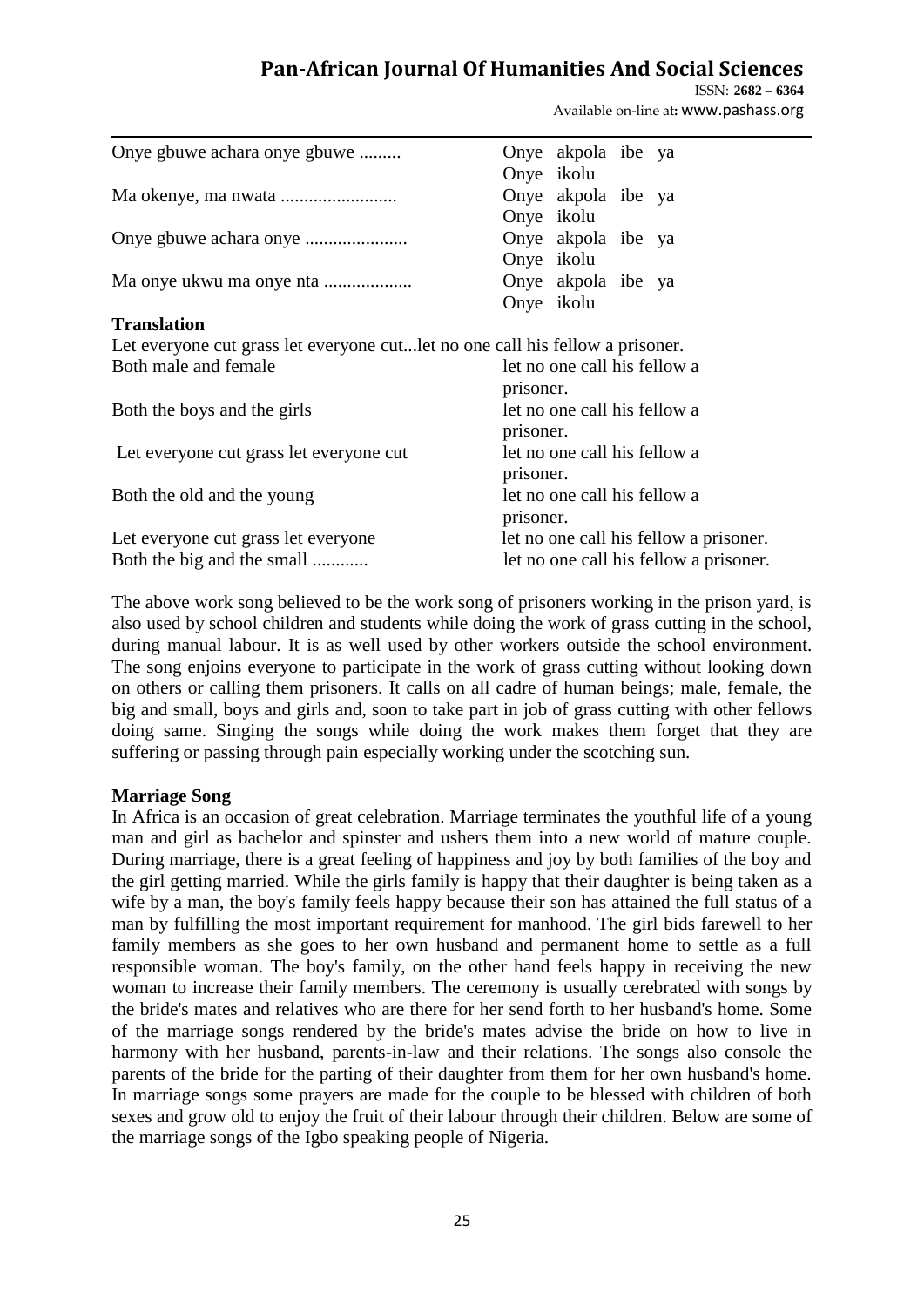ISSN: **2682 – 6364** Available on-line at**:** www.pashass.org

### 1. **Etu ugbu a Echi**

Etu ugbua echi, oo etu ugbua echi Etu ugbua echi oo, Etu ugbua ec'hi Dorati gi na di gi ga-ebi oo, etu ugbu a echi Dorati gi na di gi ga-ebi ooo etu ugbu a echi

### **Translation**

By this time tomorrow, by this time tomorrow

By this time tomorrow, by this time tomorrow

Dorothy you will live with your husband, by this time tomorrow

Dorothy you will live with your husband, by this time tomorrow

The above marriage song is sung by the bride's mates while accompanying the bride to her husband's home. This exercise or ceremony which marks the sendforth of the bride is done in the night and is usually on the eve of the bride's wedding. The song is a reminder to the bride that by same time tomorrow (next day) she would be living with her husband as she bids farewell to spinsterhood. While the above marriage song is being sung, the bride as well as her mother usually cry because of the separation.

### 2. **O LAA**

O laa O laa be-ya O laala O lass be ya Ngozi alaa O laa be ya O laala O laa be ya

## **Translation**

she goes She goes to her house She goes She goes to her house Ngozi goes She goes to her house She goes She goes to her house

Culled from Okoye (pg, 175).

The above marriage song states that the bride (Ngozi) is going-going to her own husband's house. The song implies that a girl has only a temporary place or apartment in her father's house. It is only when she gets married to a man that she can claim to have got her own house which is her husband's house.

### **Conclusion**

Poetry in oral literature is realized as songs. Africans have a lot to do with songs because songs from an important part of their social, political, economic and religious life. There is hardly any activity in African society that is not accompanied by a song. People sing to express their sorrow, happiness and other emotional feelings they have. In traditional African